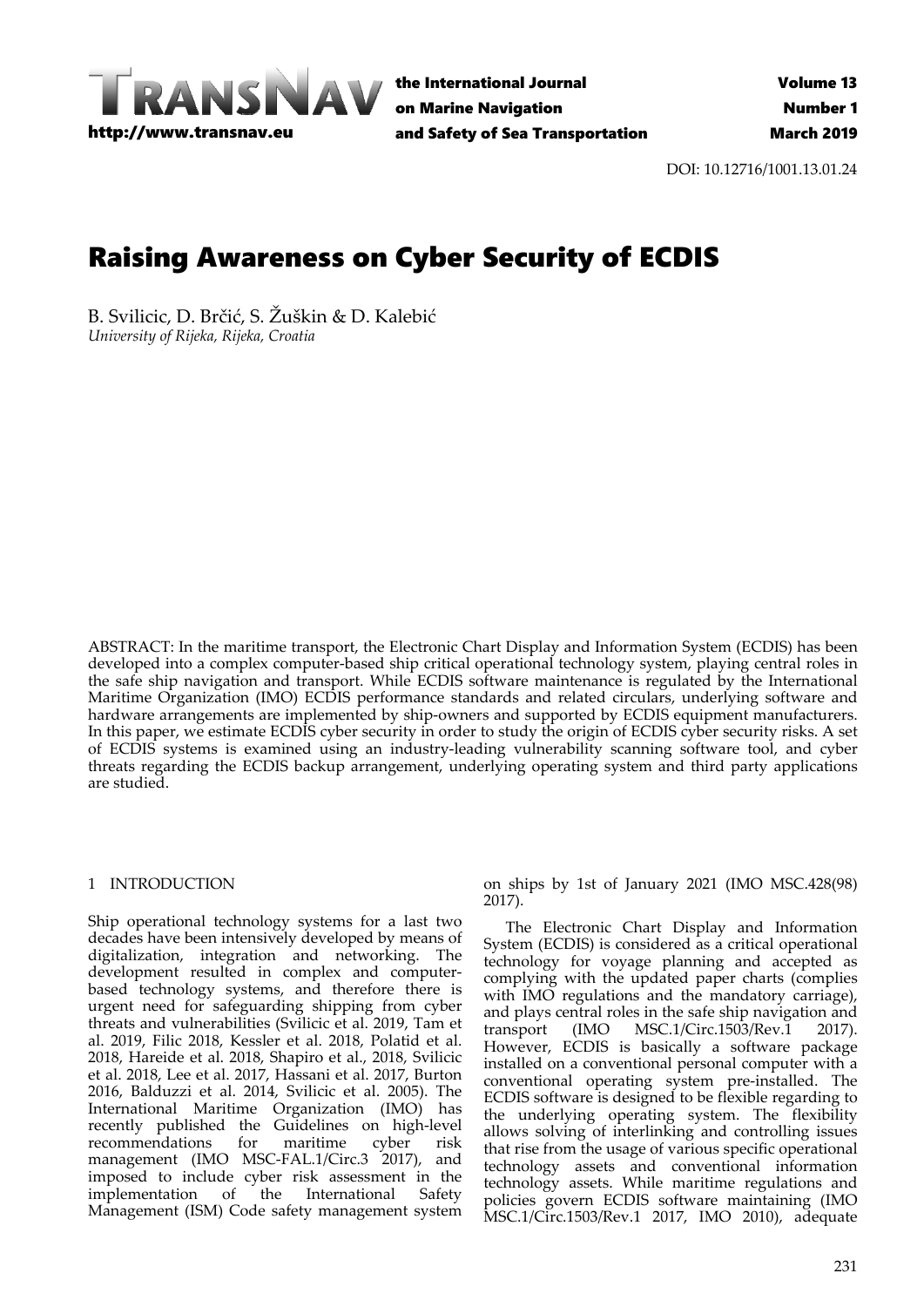arrangements of the underlying software and<br>hardware is implemented by shipowners and hardware is implemented by shipowners supported by ECDIS equipment manufacturers.

Recently, we presented a cyber security risk assessment of a ship and utilization of a cyber vulnerability scanner software tool (Svilicic et al. 2019). In this paper, we estimate ECDIS cyber security in order to study the origin of ECDIS cyber security risks. Cyber vulnerabilities of a set of ECDIS systems has been examined by performing computational vulnerability scanning using an industry-leading software tool. Cyber threats regarding the ECDIS backup arrangement, the underlying operating system and third party applications are studied. The cyber risk level of the ECDIS systems has been estimated by a qualitative analysis of the cyber threats identified.

# 2 THEORY

## 2.1 *ECDIS background*

The ECDIS is officially accepted by IMO as meeting carriage requirements onboard SOLAS vessels, representing an equivalent to paper navigational charts and performing as a mandatory and primary navigation mean (IMO MSC.282(86) 2009). According to the on-board fulfillment requirements, the ECDIS system is to be type approved, with implemented up-to-date Electronic Navigational Charts (ENCs), ECDIS software maintained, and installed with adequate back-up arrangement (IMO MSC.1/Circ.1503/Rev.1 2017, IMO MSC.282(86) 2009, IHO 2017, IHO 2018). According to the IMO performance standards, the system consists of three mandatory sensors (position, heading and speed source) that are connected directly to the ECDIS system (Brčić et al. 2015). In addition, the ECDIS enables fusion of additional sensors regarding navigation environment and ship's safety. Timely updating of ENC also ensures reliable ECDIS performance and represents a basic prerequisite for safe navigation. The ENCs are commonly updated with portable storage devices and much rarely via an Internet connection. Figure 1 shows a typical configuration of ship ECDIS system.



Figure 1. A typical configuration of ship ECDIS system.

The ECDIS backup arrangement is regulated by the IMO performance standards to ensure safe navigation in case of an ECDIS failure (IMO SOLAS 2014, IMO MSC.232(82) 2006, IMO MSC.282(86) 2009). The function of a backup ECDIS system is to enable safe takeover of the ECDIS functions, as well as to ensure safe navigation for the remaining part of the voyage.

## Computational vulnerability scanning

The computational vulnerability scanning is a process of reviewing a targeted host (in our case ECDIS) to locate and identify known weaknesses. The vulnerability scanning process is shown on Figure 2. The process starts with gathering all relevant technical information about the targeted host and network configuration. In the second phase, a vulnerability scanning software tool setup is performed by defining IP addresses of the targeted hosts, activating adequate scanning plugin database with known vulnerabilities, and defining appropriate credential to gain adequate access to the targeted hosts. As a result of the vulnerability scanning, a report is generated including vulnerabilities detected descriptions coupled with recommended solving actions.



Figure 2. Computational vulnerability scanning process.

The computational vulnerability scanning is commonly conducted using commercial tools. Table 1 shows a list of today's mostly used software tools together with the operating system and license type.

| Table 1. Vulnerability scanning software tools. |                         |             |  |  |  |
|-------------------------------------------------|-------------------------|-------------|--|--|--|
| Name                                            | <b>Operating System</b> | License     |  |  |  |
| <b>Nessus</b>                                   | Cross-platform          | Proprietary |  |  |  |
| Kali                                            | Linux                   | Free        |  |  |  |
| ImmuniWeb                                       | MS Windows              | Proprietary |  |  |  |
| Netsparker                                      | MS Windows              | Proprietary |  |  |  |
| Acunetix                                        | Cross-platform          | Proprietary |  |  |  |
| Nexpose                                         | Cross-platform          | Free        |  |  |  |
| Core Impact                                     | MS Windows              | Proprietary |  |  |  |
| OpenVAS                                         | Linux                   | Free        |  |  |  |
| Retina                                          | MS Windows              | Free        |  |  |  |

Usage of these tools allows scanning a large number of hosts for known vulnerabilities but is limited to detect only vulnerabilities for which the vendor has released the plugin.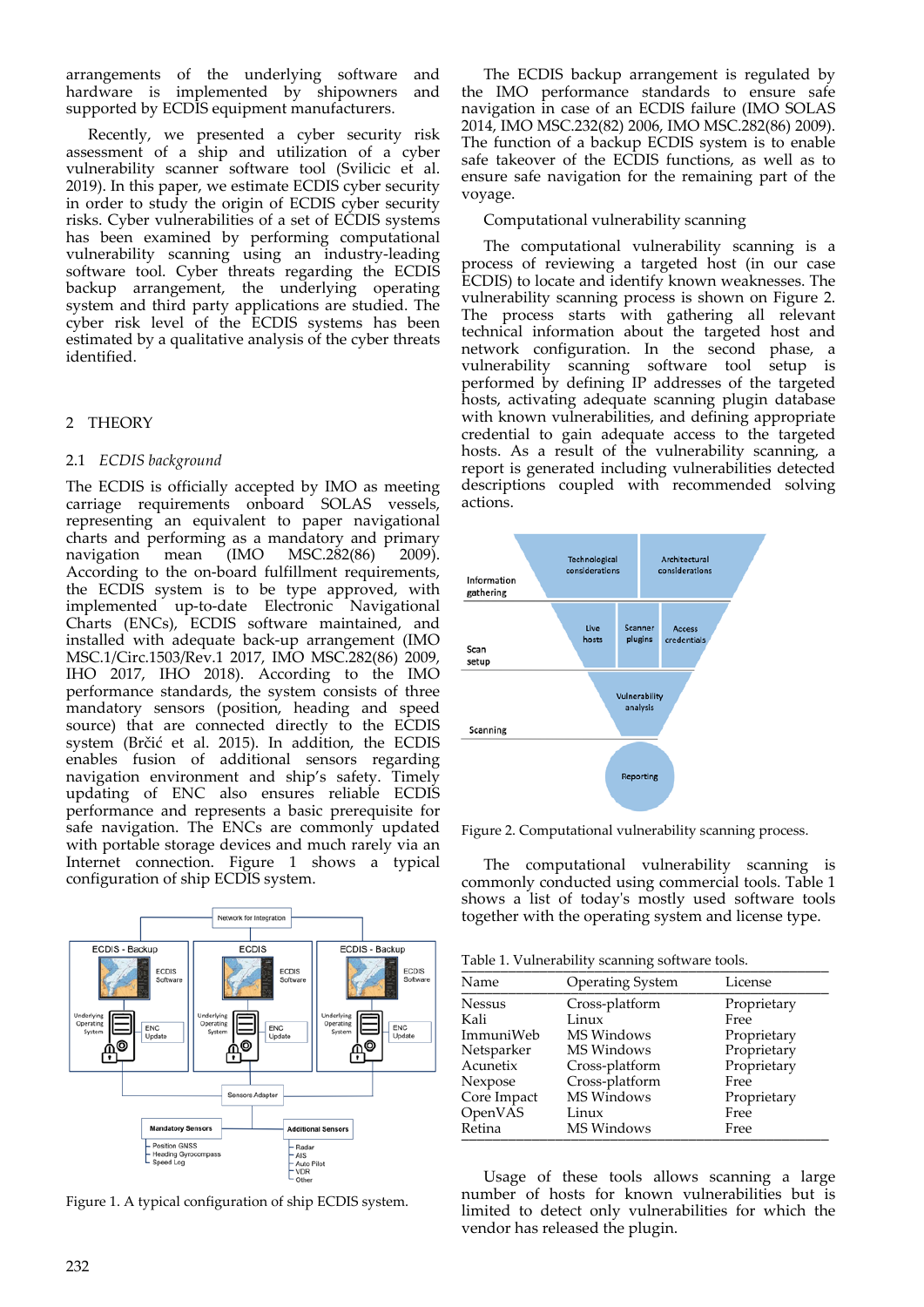## 3 EXPERIMENTAL DETAILS

The vulnerability scanning of the Transas Navi-Sailor 4000 ECDIS was performed (Transas, 2018). The ECDIS is installed and used as a simulator for studying purposes at the Faculty of Maritime Studies University of Rijeka. While the Transas ECDIS functional differences between the ECDIS software used on ships and for simulators are related only to interlinking with the active sensors, the underlying hardware and software, particularly the operating system, are the same.

The cyber vulnerability estimation of the ECDIS was performed using the Nessus Professional vulnerability scanner version 8.0.1 (Nessus, 2018). A laptop with the pre-installed Nessus Professional vulnerability scanner has been connected to a local network with the six ECDIS stations connected. The testing setup is shown on Figure 3.



Figure 3. Testing setup for ECDIS vulnerability scanning.

The Nessus Professional vulnerability scanner was configured to automatically scan all of the ECDISs, and setup to run plugins for Microsoft Windows operating systems, web server applications, and miscellaneous services. While the ECDIS software was running under administrative credentials, the remote vulnerability scanning was performed without administrative privileges. The ECDISs under the test are connected in a separated segment of the University's local computer network, with no Internet connection established.

## 4 RESULTS AND DISCUSSION

## 4.1 *ECDIS backup configuration issues*

The vulnerability scanning of in total six ECDISs was performed, and the summary report on the cyber vulnerabilities detected is shown in Figure 3. The IP address of each of the tested ECDIS (or host by Nessus's terminology) is in the range of 192.168.1.X, with the last octet value of 62, 64, 66, 68, 69 and 70. By comparing mutually scanning summary reports of ECDISs, the number and severity of the detected risky vulnerabilities of each ECDIS are the same. In total, 24 risky vulnerabilities were detected and 34-36 information identified. For each of the tested ECDISs,

the report has shown that according to the severity level 1, 7, 15 and 1 vulnerabilities where assigned under the critical, high, medium, and low risk factor, respectively. This, together with the fact that all of the cyber vulnerabilities detected are equal for each of the tested ECDIS (which is analyzed in further detail in Chapters 4.2 and 4.3), indicate the same level of the cyber security of each of the ECDIS.



Figure 4. ECDIS vulnerability scanning summary report.

The obtained results can be correlated to the ECDIS backup arrangement, where ECDIS stations with identical ECDIS software performance are required. This implies that most probably the same underlying software and hardware is used for each of the ECDIS stations installations. The identical software and hardware configuration of multiply ECDIS stations leads to the same vulnerability level of each ECDIS to a single cyber threat, resulting in an ideal environment for malicious executive codes distribution via the network for integration or a portable storage device.

## 4.2 *Underlying operating system vulnerabilities*

The underlying operating system (in our case Microsoft Windows 7) vulnerabilities detected together with descriptions and severity levels are given in Table 2. In total, 8 risky vulnerabilities were detected, from which 1, 1, 5 and 1 with the critical, high, medium, and low severity level, respectively. The critical vulnerability detected is related to the vulnerable version of Server Message Block (SMB) version 1, alerting that immediate installation of a set of security patches released by the vendor is required (Microsoft, 2018). The SMB service vulnerability is particularly interesting for the maritime industry because of one of the most recognized maritime cyber security incident, NotPetya attack on Maersk container shipping company (CERT.be, 2018). NotPetya is a malicious ransomware program that was worldwide rapidly spreading by utilizing vulnerabilities in the SMB v1 protocol (US-CERT, 2018). In the context of the ECDIS backup arrangement, infection of one of the ECDIS stations would most probably result in immediate infection and dysfunctionality of all ECDIS stations in the network.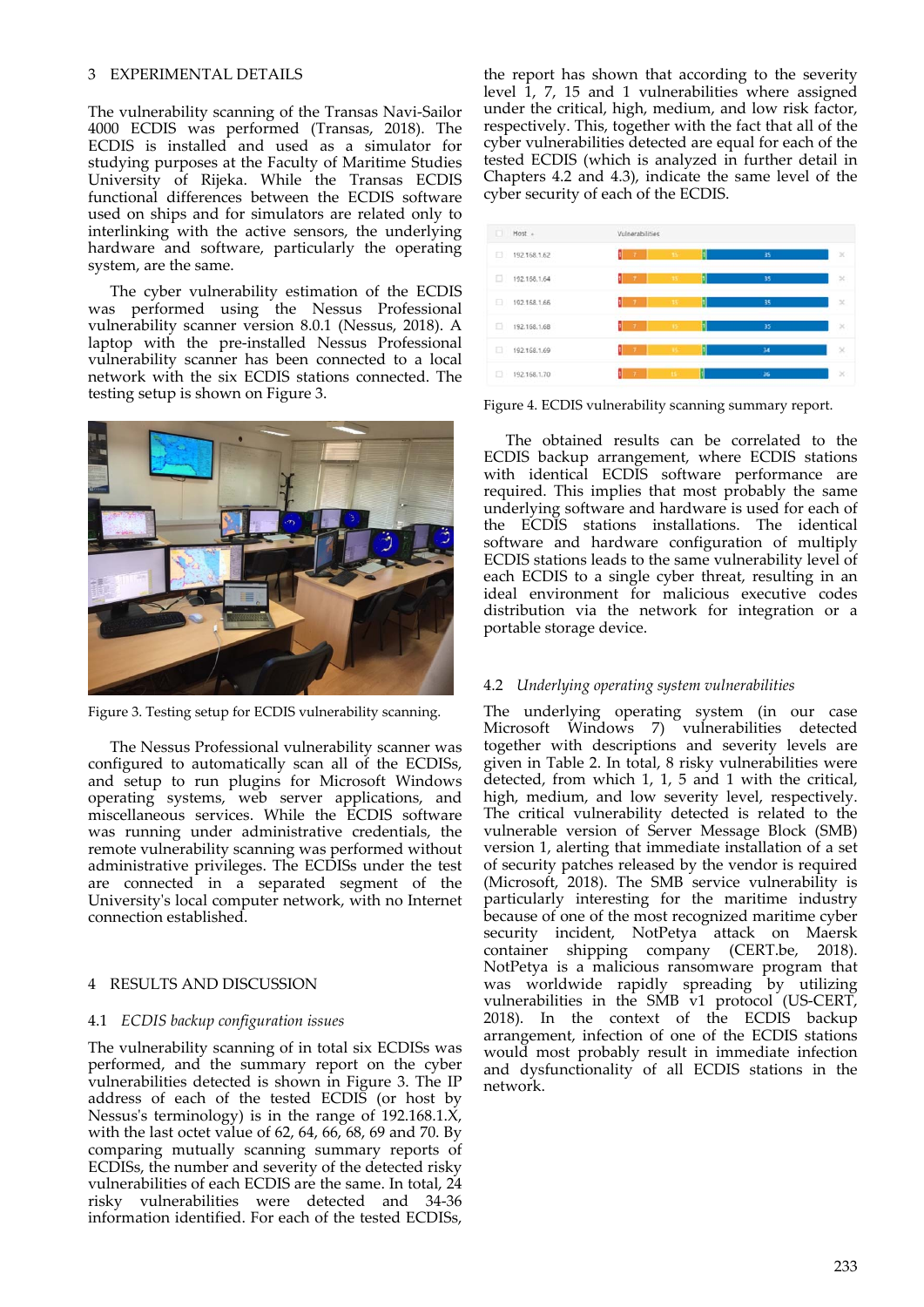Table 2. The ECDIS's underlying operating system vulnerabilities detected. \_\_\_\_\_\_\_\_\_\_\_\_\_\_\_\_\_\_\_\_\_\_\_\_\_\_\_\_\_\_\_\_\_\_\_\_\_\_\_\_\_\_\_\_\_\_\_

|         | Service    | Vulnerability description                                                                                                                    | Severity |  |   |         |                              |        |
|---------|------------|----------------------------------------------------------------------------------------------------------------------------------------------|----------|--|---|---------|------------------------------|--------|
| 1       | <b>SMB</b> | Remote code execution and<br>information disclosure                                                                                          | Critical |  |   |         |                              |        |
|         |            | vulnerabilities exist in Server                                                                                                              |          |  |   |         |                              |        |
|         |            |                                                                                                                                              |          |  |   |         |                              |        |
|         |            | Message Block version<br>1 (SMB v1) service.                                                                                                 |          |  |   |         |                              |        |
| 2       | <b>RDP</b> |                                                                                                                                              |          |  |   |         |                              |        |
|         |            | Remote code vulnerability exists High                                                                                                        |          |  |   |         |                              |        |
|         |            | in the Remote Desktop Protocol                                                                                                               |          |  |   |         |                              |        |
|         |            | (RDP) on the ECDIS.                                                                                                                          |          |  |   |         |                              |        |
| $3 - 5$ | Terminal   | Terminal Service running on                                                                                                                  | Medium   |  |   |         |                              |        |
|         | Service    | the ECDIS is vulnerable to a                                                                                                                 |          |  |   |         |                              |        |
|         |            | man-in-the-middle attack.                                                                                                                    |          |  |   |         |                              |        |
|         |            | Terminal Service running on the<br>ECDIS is vulnerable allowing an<br>attacker to obtain sensitive data.<br>The ECDIS's Terminal Services is |          |  |   |         |                              |        |
|         |            |                                                                                                                                              |          |  |   |         | not configured to use strong |        |
|         |            |                                                                                                                                              |          |  |   |         | cryptography.                |        |
|         |            |                                                                                                                                              |          |  | 6 | SAM and | The ECDIS is affected by an  | Medium |
|         | LSAD       | elevation of privilege vulnerability                                                                                                         |          |  |   |         |                              |        |
|         |            | in Security Account Manager                                                                                                                  |          |  |   |         |                              |        |
|         |            | (SAM) and Local Security                                                                                                                     |          |  |   |         |                              |        |
|         |            | Authority (LSAD).                                                                                                                            |          |  |   |         |                              |        |
| 7       | <b>SMB</b> | Signing is not required on the                                                                                                               | Medium   |  |   |         |                              |        |
|         |            | <b>ECDIS's SMB server.</b>                                                                                                                   |          |  |   |         |                              |        |
| 8       | Terminal   | The ECDIS is affected by the                                                                                                                 | Low      |  |   |         |                              |        |
|         | Service    | Terminal Service, which is                                                                                                                   |          |  |   |         |                              |        |
|         |            | configured to use low encryption                                                                                                             |          |  |   |         |                              |        |
|         |            | level.                                                                                                                                       |          |  |   |         |                              |        |

The possible preventive solution, in addition to the operating system update and anti-malware software usage, is an adequate setup of the operating system by disabling or blocking the SMB v1 service. It is important to point out that SMB v1 service disabling or blocking may result in obstructing of remote access to shared resources. In the ship environment, this network dysfunctionality is acceptable as ECDIS can and should be operating in the stand-alone configuration. Generally, the underlying operating system updating, as well as adequate setup, could significantly impact the ECDIS software performance, and therefore is to be conducted by the ECDIS equipment manufacturers.

The detected high and medium vulnerabilities are related to omissions of services running on the ECDIS, allowing for possible unauthorized remote code execution and unauthorized remote access gaining. The possible solutions include operating system update by installing a set of security patches and adequate setup by disabling or blocking the vulnerable services (Table 2, services 2-7). The low risk vulnerabilities detected is related to Terminal Service, indicating that low encryption level used, and therefore the recommended action should be taken regarding setup of the operating system service.

## 4.3 *Third party services vulnerabilities*

The detected vulnerabilities related to the running third party applications on the ECDIS together with descriptions and severity levels are given in Table 3. In total, 16 risky vulnerabilities were detected, from which 6 and 10 with the high and medium severity level, respectively. The detected vulnerabilities rise from active third party services, a web server application (Table 3, vulnerabilities 1-4 and 7-16) and a remote desktop control application (Table 3, vulnerabilities 5-6) that are not required for the expected ship ECDIS performance. The detected vulnerabilities allow for possible ECDIS crashing (denial of service), unauthorized remote code execution, and unauthorized access gaining.

Table 3. Detected vulnerabilities of third party services running on underlying operating system of the ECDIS.

|       |               | Service Vulnerability description                                                                                                                                                                                                                                                                  | Severity |
|-------|---------------|----------------------------------------------------------------------------------------------------------------------------------------------------------------------------------------------------------------------------------------------------------------------------------------------------|----------|
| $1-4$ | web<br>server | Apache Apache web server on the ECDIS is<br>obsolete and no longer maintained<br>by its vendor.<br>Multiple vulnerabilities exist which<br>allow an unauthenticated, remote<br>attacker to cause a denial of service<br>condition, execute code, or obtain                                         | High     |
| 5-6   | VNC<br>server | sensitive information.<br>Virtual Network Computing (VNC)<br>server installed on the ECDIS allows<br>an attacker to connect as no<br>authentication is required.<br>VNC server installed on ECDIS allows<br>an remote attacker to log into the<br>ECDIS and take a screenshot.                     | High     |
|       | web<br>server | 7-16 Apache Apache server version is not<br>updated so the ECDIS is vulnerable to:<br>cross-site scripting attacks, arbitrary<br>code executions, the ECDIS crashing,<br>the service stopping, cross-site scripting<br>vulnerabilities, a denial of service, and<br>remote information disclosure. | Medium   |

The possible solutions are upgraded to a version of the application that is supported by the vendor (Table 3, vulnerability 1), applications update by installing a set of the vendors' security patches, the application's setup by disabling or blocking unnecessary services, and adequate application setup by activating available options. As in the case of the underlying operating system vulnerabilities, the solving activities could also impact the ECDIS performance significantly, and are to be conducted by the ECDIS equipment manufacturers.

## 4.4 *ECDIS cyber threats analysis*

On the basis of the computational vulnerability scanning conducted, a qualitative cyber threats analysis was performed to identify and estimate cyber threats risk level of ECDIS systems. The identified cyber threats together with estimated impact magnitude and likelihood are given in Table 4. The threats impact has been defined as a magnitude of harm resulting from the successful exploitation of a vulnerability. The impact levels are given as low, medium and high with given values of 10, 50 and 100, respectively. The threats likelihood refers to a probability that a vulnerability is exploited. The likelihood rates are given as high, medium, and low with given values of  $1$ , 0.5, and 0.1, respectively.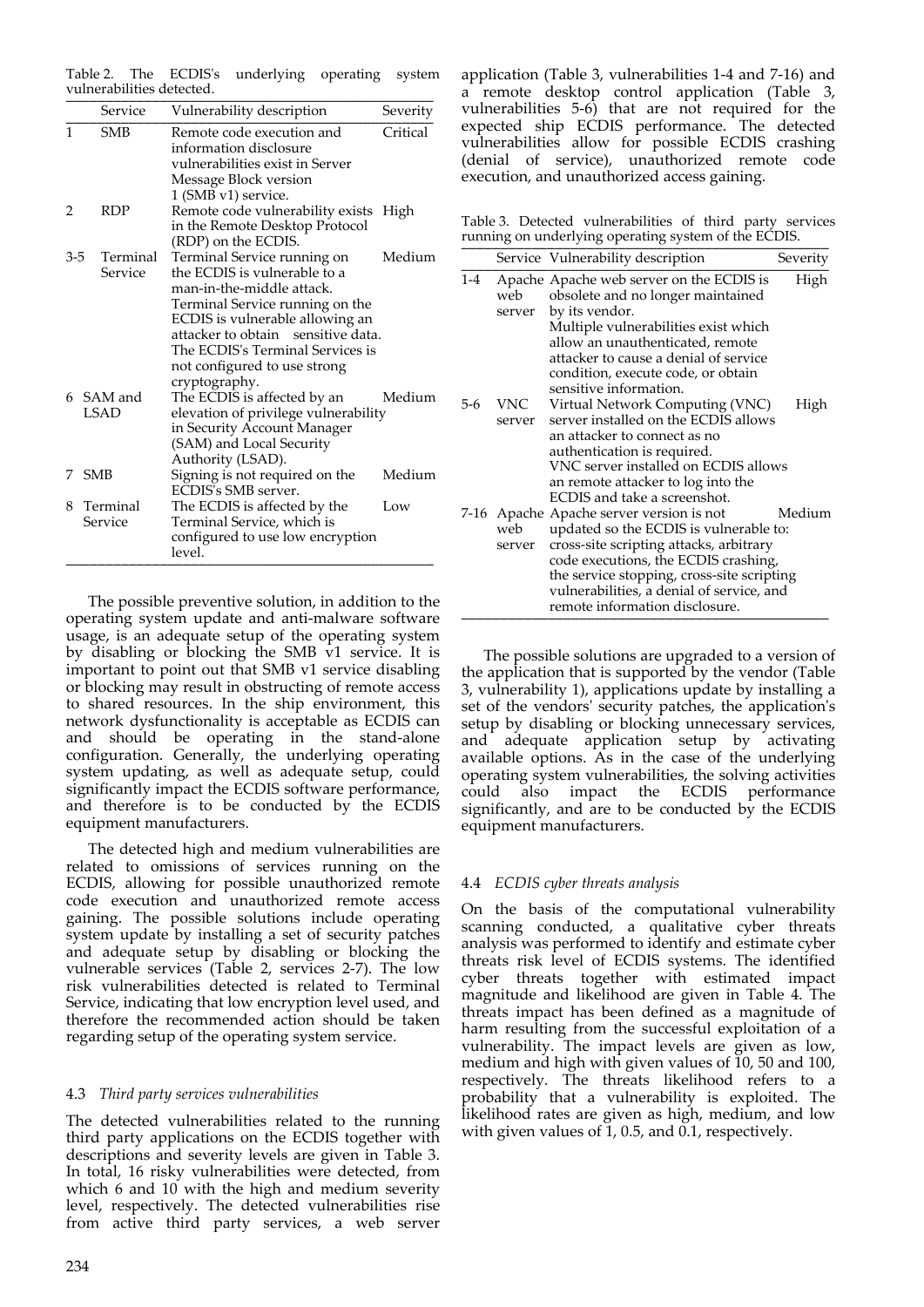Table 4. ECDIS cyber threats identified.

|               | Threat        | Description                      | Impact Like- |        |
|---------------|---------------|----------------------------------|--------------|--------|
|               |               |                                  |              | lihood |
| 1             | <b>ECDIS</b>  | Each ECDIS affected by           | 100          | 0.9    |
|               | backup        | identical risk, possible         |              |        |
|               |               | arrangement immediate total harm |              |        |
| $\mathcal{P}$ | Internet      | Provides remote access           | 100          | 0.1    |
|               | connection    | for a attacker to the ECDIS.     |              |        |
|               | establishment |                                  |              |        |
| 3             | Operating     | Allows exploitation of well 100  |              | 0.8    |
|               | system        | known vulnerabilities            |              |        |
|               | not updated   |                                  |              |        |
|               | 4 Operating   | ECDIS performance is             | 100          | 0.8    |
|               | system        | reduced and backdoor for         |              |        |
|               | unsecure      | intrusions opened                |              |        |
|               | setup         |                                  |              |        |
|               | 5 Third party | Allows exploitation of well 90   |              | 0.8    |
|               | applications  | known vulnerabilities            |              |        |
|               | not updated   |                                  |              |        |
|               | 6 Third party | ECDIS performance is             | 80           | 0.8    |
|               | applications  | reduced and backdoor for         |              |        |
|               | unsecure      | intrusions opened                |              |        |
|               | setup         |                                  |              |        |

Four of the six cyber threats identified assigned with the highest impact magnitude (Table 4, threats 1- 4) are related to the ECDIS backup arrangement, Internet connection establishment, and underlying operating system updating and adequate setup. The slightly smaller impact is assigned to threats related to the third party applications updating and adequate setup (Table 4, threats 5-6). While the likelihood for most of the threats is assigned to be almost equal, significantly smallest is assigned to the Internet connection establishment.

The cyber risk level is calculated by multiplying the threats' impact magnitude and likelihood rating. The resulting multiplication product indicates the risk level: (i) critical-risk level requiring immediate action (the product is higher then 75), (ii) high-risk level requiring remediation implementation plan (the product is higher then 50), (iii) medium-risk level which may be acceptable over the short period of time (the product is higher then 25), and  $(iv)$  acceptable low-risk level. Figure 5 shows radar graph of the results obtained with the qualitative risk analysis.



Figure 5. Risk-level radar graph of ECDIS cyber threats identified.

The risk-level radar graph (Figure 5) shows that three cyber threats identified represent the critical-risk level for the ship cyber security. The cyber risk with the highest risk level assigned (the multiplication product of 90) is related to the ECDIS backup arrangement. The identical software and hardware configuration of ECDIS stations represents an ideal environment for malicious executive distribution, via the network or portable storage devices (analyzed in detail in Chapter 4.1). The risk levels of threats related to the updating and secure setup of the underlying operating system (analyzed in detail in Chapter  $\overline{4.2}$  and active third party applications (analyzed in detail in Chapter 4.3) are assigned as critical and high, respectively. The lowest risk level assigned is related to the Internet connection establishment, with the multiplication product of 10. In the tested environment, Internet connection does not exist, and access of authorized students only is strongly controlled, so the installation of a network device is very unlikely to happen. However, with the Internet connection establishment, all of the cyber threats identified would raise to the highest criticalrisk level, requiring immediate action. The results of the risk analysis of the threats identified indicate that while the ECDIS software weaknesses could lead to more serious harm of the ship safe navigation operations (regulated by the IMO performance standards and related circulars), the essential cyber threats actually rise from weaknesses related to the underlying operating system.

#### 5 CONCLUSIONS

The estimation of ECDIS cyber security vulnerabilities that raise from weakness related to the underlying<br>operating system is presented. The cyber operating system is presented. The cyber<br>vulnerabilities are identified by conducting vulnerabilities are identified by computational vulnerability scanning using the Nessus Professional software tool. The conducted risk analysis of the cyber threats identified has shown that ECDIS is critically vulnerable to weaknesses raising from the ECDIS backup arrangement and underlying operating system updating and secure setup. In addition, the high risk level is determined for cyber threats from not-updated and insecurely setup third party applications running on the underlying operating system. The results obtained contribute to an understanding of the origin of ECDIS systems cyber security threats. In addition, the presented suggestions for the cyber risks mitigation are applicable to all types of ships critical operational technology computer-based systems.

#### ACKNOWLEDGEMENTS

The research was financially supported by the University of Rijeka under the research project Cyber Security of Maritime ICT-Based Systems.